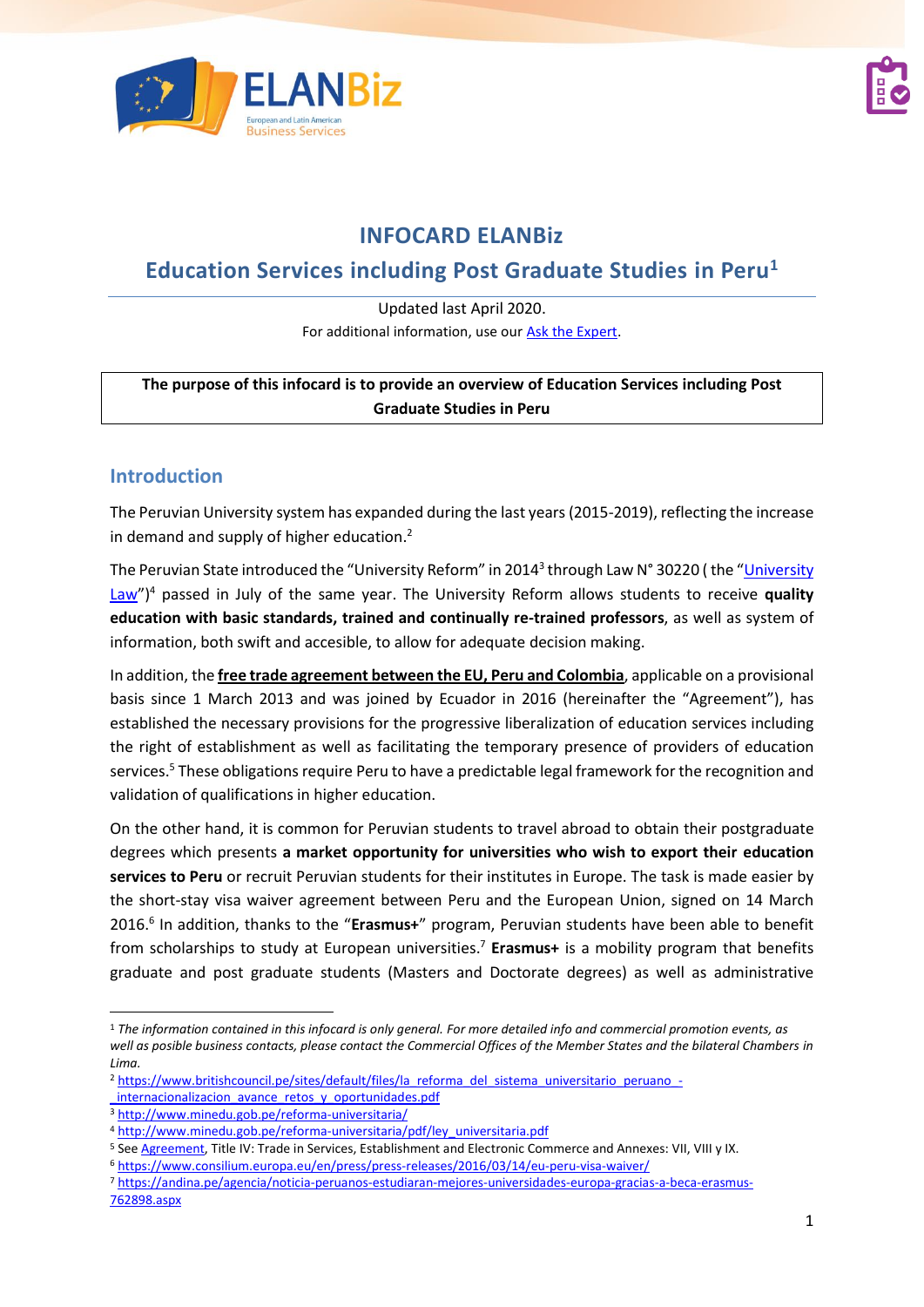

personnel and university professors. In fact, a significant number of universities in Peru have allowed their students to benefit from the internal credit mobility program thanks to the bilateral agreements between Peruvian and European universities whereby students have the possibility to study for 6 -12 months at European universities with all expenses paid.

The **Erasmus Mundus** program allows students to undertake post graduate courses in several European universities. Through this program European universities form a consortium and provide Masters' degrees in common.<sup>8</sup> This post graduate scholarship program targets Masters' students from all over the world provided they pass the selection process allowing them to study for their Masters' degrees in up to four EU countries.

## **Description of the sector**

According to the magazine "*América Economía*", 9 in 2019, Peruvian universities displayed **an improvement in the quality** of their professors and research, owing to the requirements established by the University Law. Nevertheless, in comparison to countries such as Chile or Mexico, Peru still maintains a gap in research capacity and internationalization.

The following universities rank among the top 10 in Peru according to the 2019 Ranking of the best universities in Peru:

- 1. Pontificate Catholic University of Peru (*PUCP*)
- 2. Cayetano Heredia University (*UCH*)
- 3. Pacific University (*UP*)
- 4. National Agrarian University La Molina (*UNAM*)
- 5. Peruvian University of Applied Sciences (*UPC*)
- 6. National Engineering University (*UNI*)
- 7. Piura University (*UDEP*)
- 8. San Ignacio de Loyola University (*USIL*)
- 9. Continental University of Huancayo (*UC*)
- 10. Catholic University of San Pablo in Arequipa (*UCSP*)

In 2020, the biggest international network of higher education institutions (including Laureate International Universities, owner of the Peruvian University of Applied Sciences – *UPC;* the Private North University – *UPN*; and the Cibertec institute) announced that they would evaluate potential options for their business such as sales, spin offs and business mergers. This measures will be adopted in order to pay their debt and reimburse capital to their shareholders. This sale would significantly affect the merger and acquisition market, highlighting the investments funds of The Carlyle Group, Advent International and *Enfoca*, which could potentially create significant opportunities for European

<sup>8</sup> [https://ec.europa.eu/programmes/erasmus-plus/opportunities/individuals/students/erasmus-mundus-joint-master](https://ec.europa.eu/programmes/erasmus-plus/opportunities/individuals/students/erasmus-mundus-joint-master-degrees_en)[degrees\\_en](https://ec.europa.eu/programmes/erasmus-plus/opportunities/individuals/students/erasmus-mundus-joint-master-degrees_en)

<sup>9</sup> [https://mba.americaeconomia.com/articulos/notas/conozca-los-resultados-de-ranking-de-las-mejores-universidades-de](https://mba.americaeconomia.com/articulos/notas/conozca-los-resultados-de-ranking-de-las-mejores-universidades-de-peru-2019)[peru-2019](https://mba.americaeconomia.com/articulos/notas/conozca-los-resultados-de-ranking-de-las-mejores-universidades-de-peru-2019)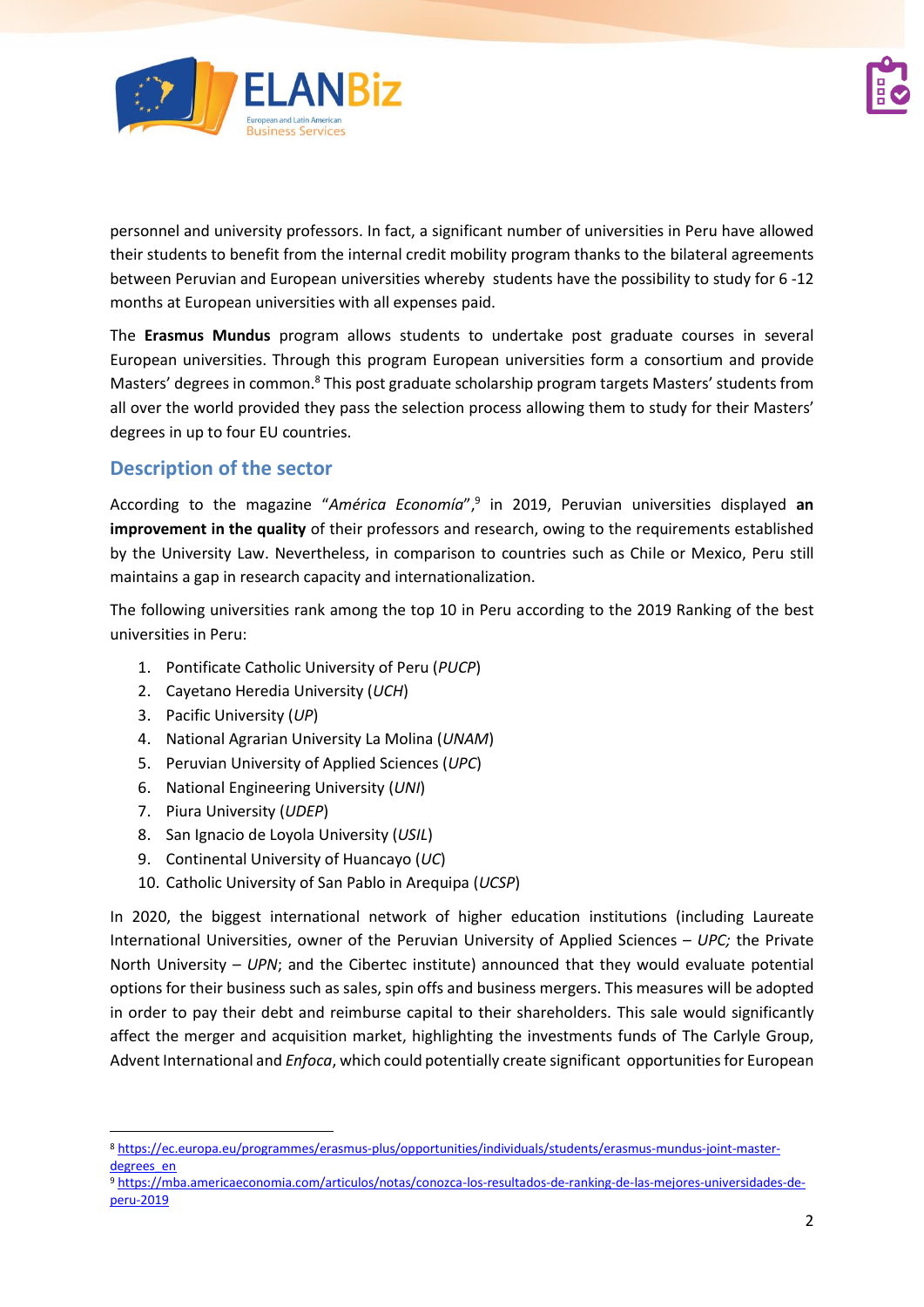

providers of education. 10

## **National Superintendence of Higher Univeristy Education (Sunedu)**<sup>11</sup>

The SUNEDU was created within the framework of the [University Law](https://www.sunedu.gob.pe/wp-content/uploads/2017/04/Ley-universitaria-30220.pdf) as an entity affiliated to the Ministry of Education. This institution is in charge of **licensing** and **oversight** of the higher education sector as well as **oversight of the use and expenditure of public resources** and benefits granted to universities for education and quality improvement purposes.

The **licensing and accreditation** of universities **are two different processes** managed by the SUNEDU and the National System of Evaluation, Accrediation and Certification of Educational Quality (SINEACE), respectively.<sup>12</sup> While **licensing is mandatory** for any university that provides higher education services in Peru - obtained upon **fulfilling basic quality conditions** established by the SUNEDU, <sup>13</sup> **accreditation is optional** for universities that wish to differentiate themselves from others. The process verifies quality standards of the specializations at universities.

There are only 78 career choices and 136 graduate and post graduate university study programs in Lima accredited by SINEACE. 14

In addition to the licensing and accreditation of academic institutions, SUNEDU is tasked with establishing the technical criteria for the **recognition** of qualifications and **revalidation** of studies, degrees and titles obtained by graduates in other countries.

### **Procedures for the recognition and revalidation of degrees and titles<sup>15</sup>**

Peru has established two procedures for granting value to diplomas issued abroad: **recognition and revalidation or standardization**. In addition, interested parties are required to contact their corresponding professional association to obtain the necessary licensing to exercise their profession. Relevant provisions of the Agreement including its Annex of Commitments on Establishment (Annex VII, Section C), Cross-border Supply of Services (Annex VIII, Section C), and Reservations regarding Temporary Presence of Natural Persons for Business Purposes (Annex IX, Appendixes I and II, Section C in both cases) stipulate that:

*"In order to provide profesional services in Peru, diplomas which have been obtained abroad must be recognised by the competent authority in Peru. Residence in Peru is required, with no nationality discrimination, for the recognition of diplomas. Moreover, in some professions it is required to be an active member of the relevant professional body in order to practice the profession"*.

<sup>10</sup> [https://elcomercio.pe/economia/dia-1/laureate-fondos-de-inversion-tambien-pujan-por-su-compra-laureate-upc-upn](https://elcomercio.pe/economia/dia-1/laureate-fondos-de-inversion-tambien-pujan-por-su-compra-laureate-upc-upn-cibertec-enfoca-safi-noticia/)[cibertec-enfoca-safi-noticia/](https://elcomercio.pe/economia/dia-1/laureate-fondos-de-inversion-tambien-pujan-por-su-compra-laureate-upc-upn-cibertec-enfoca-safi-noticia/)

<sup>11</sup> [www.sunedu.gob.pe](http://www.sunedu.gob.pe/)

<sup>12</sup> [www.sineace.gob.pe](http://www.sineace.gob.pe/)

<sup>&</sup>lt;sup>13</sup> See list of universities accredited by SUNEDU[: https://www.sunedu.gob.pe/lista-de-universidades-licenciadas/](https://www.sunedu.gob.pe/lista-de-universidades-licenciadas/)

<sup>14</sup> [https://www.sineace.gob.pe/estas-son-las-78-carreras-universitarias-acreditadas-por-el-sineace-en-lima/.](https://www.sineace.gob.pe/estas-son-las-78-carreras-universitarias-acreditadas-por-el-sineace-en-lima/)

<sup>&</sup>lt;sup>15</sup> Chapter VII of the Resolution of the Board of Directors N° 009-2015-SUNEDU/CD "Rules of Procedure of the National Registry of Degrees and Titles".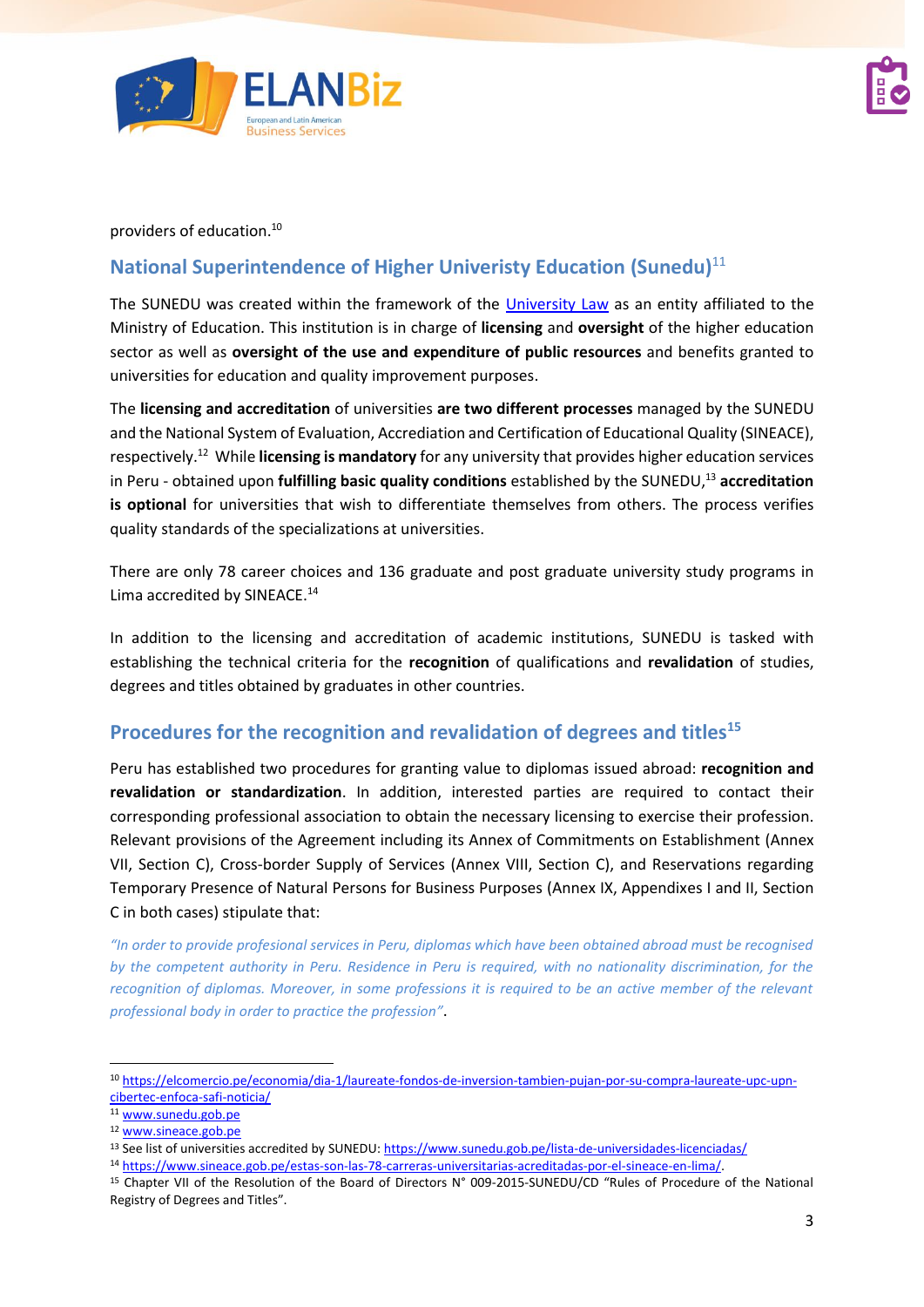

#### **Recognition of degrees and titles**

By means of **recognition,** the Peruvian State, through SUNEDU, recognizes academic degrees and titles issued by universities or academic institutions of the same rank **abroad**, at the request of Peruvian or foreign citizens. The recognition grants **official value** to the degrees and/or titles obtained abroad, which are registered at the **National Registry of Degrees and Titles**.

Recognition of diplomas is granted alongside the Honorable Mentions on it without establishing equivalence between it and a national degree or title. SUNEDU recognizes **academic degrees** (bachelor, master and doctorate), **professional and specialist titles**, so long as the studies were carried out in countries that have **outstanding treaties with Peru, including the recognition of higher education at the university level. 16**

The requirements for obtaining recognition of qualifications and deadlines for applications are available on the following link: [https://www.sunedu.gob.pe/procedimiento-de-reconocimiento-de](https://www.sunedu.gob.pe/procedimiento-de-reconocimiento-de-grados-y-titulos-extranjeros/)[grados-y-titulos-extranjeros/](https://www.sunedu.gob.pe/procedimiento-de-reconocimiento-de-grados-y-titulos-extranjeros/) 

#### **Procedure for the revalidation or standardization of degrees and titles**

Through the **revalidation process or standardization**, **Peruvian universities accredited by SUNEDU** grant validity to academic degrees and professional titles issued by universities or institutions of similar rank **abroad** at the request of Peruvian or foreign citizens.

As opposed to **recognition**, **revalidation** of degrees takes place when the degree or title was issued **in a country that does not have an outstanding International Agreement with Peru on the matter**.

The procedure, requirements and fees for revalidation and standardization are currently determined by the accredited university. Upon approval, the resolution of the University revalidating the degree is written on the back of the original title.

Authorized universities to validate academic degrees and professional titles issued abroad are listed in the following link: [https://www.sunedu.gob.pe/universidades-nacionales-autorizadas-para-revalidar](https://www.sunedu.gob.pe/universidades-nacionales-autorizadas-para-revalidar-diplomas-de-grados-academicos-y-titulos-profesionales-del-extranjero/)[diplomas-de-grados-academicos-y-titulos-profesionales-del-extranjero/](https://www.sunedu.gob.pe/universidades-nacionales-autorizadas-para-revalidar-diplomas-de-grados-academicos-y-titulos-profesionales-del-extranjero/)

### **Professional Associations/Bodies**

**Professional associations** are recognized in the constitution<sup>17</sup> and are defined as autonomous institutions subject to Public Law. Association in professional associations/bodies is mandatory if established in a special law. The professional association must be contacted to ascertain whether the applicant requires **revalidation** or **recognition** for their professional titles.

<sup>&</sup>lt;sup>16</sup> The entire list of countries with which Peru has signed treaties, which include the recognition of university studies, can be found in the following link:<https://www.sunedu.gob.pe/procedimiento-de-reconocimiento-de-grados-y-titulos-extranjeros/>

<sup>17</sup> Professional Associations

Article 20.- Professional associations are autonomous institutions with public personhood. The law establishes the cases in which association to these entities is mandatory.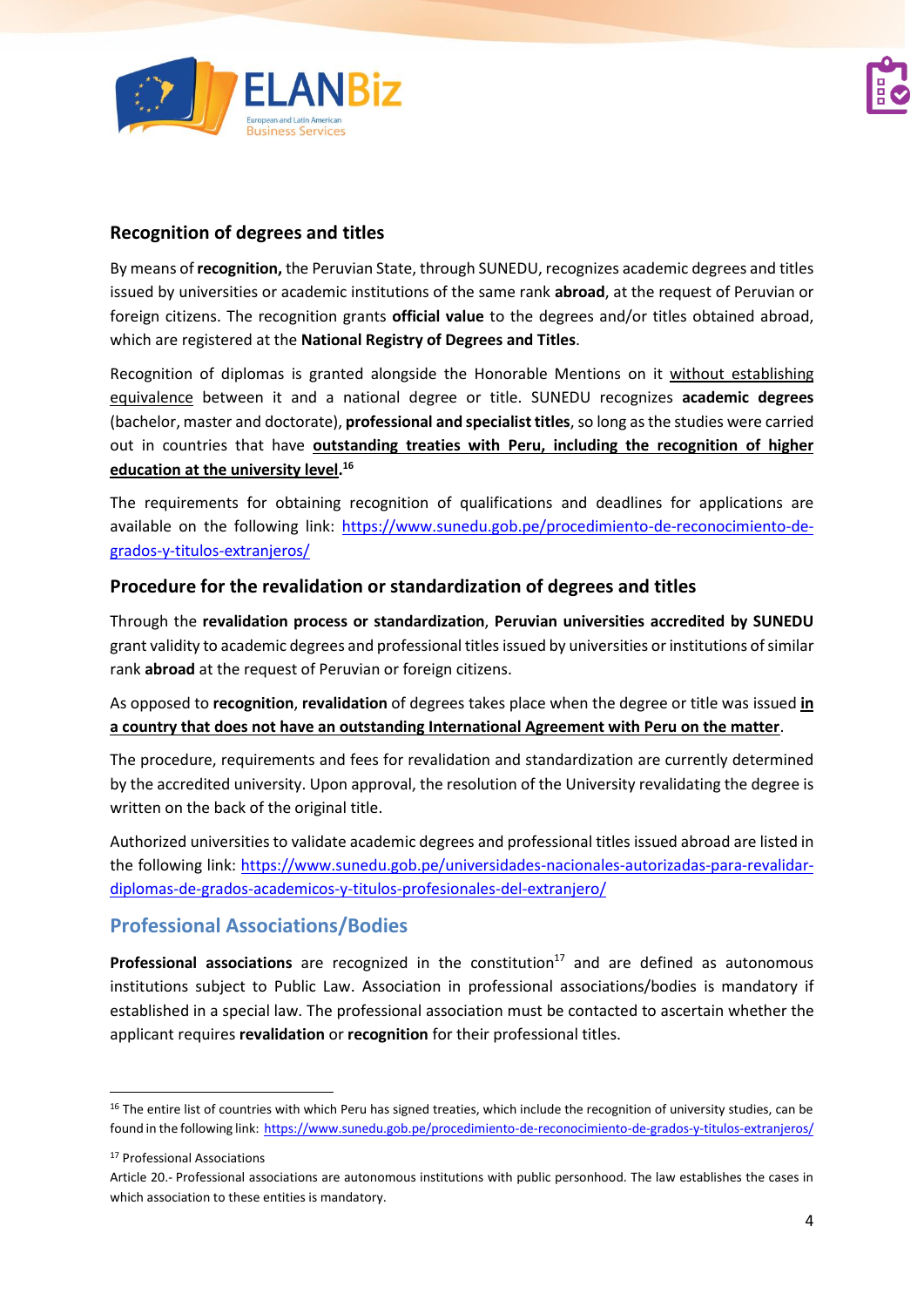

In the case of engineers, for example, as established by Law [N° 28858](http://www.cip.org.pe/publicaciones/2018/ley-28858.pdf) and its [Rules of Procedure,](http://www.cip.org.pe/publicaciones/2018/Ley_28858.pdf) all professionals who perform labor on their own account or teach engineering require an **academic degree and professional title** issued by a national university or a foreign university, **duly revalidated in Peru**. Likewise, they will need to be associated with a professional association and be enabled by **the [Professional Association of Engineers in Peru](http://www.cip.org.pe/) to practice their profession**. It is expressly established that professional engineers, **including foreign engineers** who act in professional capacity, whether in a dependent or independent fashion or through temporary services must be associated with a professional association; in accordance with Article 18 of the Rules of Procedure for Association to the Professional Association of Engineers in Peru.<sup>18</sup>

In the case of the Kingdom of Spain, Peru passed the "R[ules of procedure for the recognition of Unique](https://busquedas.elperuano.pe/normaslegales/aprueban-reglamento-para-el-reconocimiento-de-los-titulos-pr-resolucion-no-005-2017-suneducd-1480004-1/)  [Titles granted by the Kingdom of Spain](https://busquedas.elperuano.pe/normaslegales/aprueban-reglamento-para-el-reconocimiento-de-los-titulos-pr-resolucion-no-005-2017-suneducd-1480004-1/)". As stipulated in Article 1 of these Rules of Procedure, the purpose is to "regulate the recognition of unique titles issued by universities or institutions of university rank in the Kingdom of Spain within the framework of the Free Trade Agreement between Peru and the European Union". These Rules of Procedure establish the technical criteria for the recognition or the validation of titles obtained from Spanish universities.

## **Main fairs of relevance to the sector**

- **EXPOUNIVERSIDAD 2020:** Jockey Exposition Center Santiago de Surco, Lima, 03 06 June. <https://expouniversidad.pe/>
- **ACCESS MBA - LIMA 2020** organized by Advent Group. 02 March, 2020 <https://www.accessmba.com/events/city/lima-es>

## **Useful Links**

- **Free Trade Agreement Peru – EU** [http://www.acuerdoscomerciales.gob.pe/index.php?option=com\\_content&view=category&layo](http://www.acuerdoscomerciales.gob.pe/index.php?option=com_content&view=category&layout=blog&id=52&Itemid=75) [ut=blog&id=52&Itemid=75](http://www.acuerdoscomerciales.gob.pe/index.php?option=com_content&view=category&layout=blog&id=52&Itemid=75)
- **Ministry of Education (MINEDU)**  <http://www.minedu.gob.pe/>
- **National System of Evaluation, Accreditation and Certification of Educational Quality (Sineace)**  <https://www.sineace.gob.pe/>
- **SUNEDU's System of University Information** <https://www.tuni.pe/>
- **National Superintendence of Higher University Education (Sunedu)** <https://www.sunedu.gob.pe/>

<sup>18</sup> [http://www.cip.org.pe/publicaciones/reglamentosCNCD2018/reglamento\\_de\\_colegiacion\\_del\\_cip.pdf](http://www.cip.org.pe/publicaciones/reglamentosCNCD2018/reglamento_de_colegiacion_del_cip.pdf)